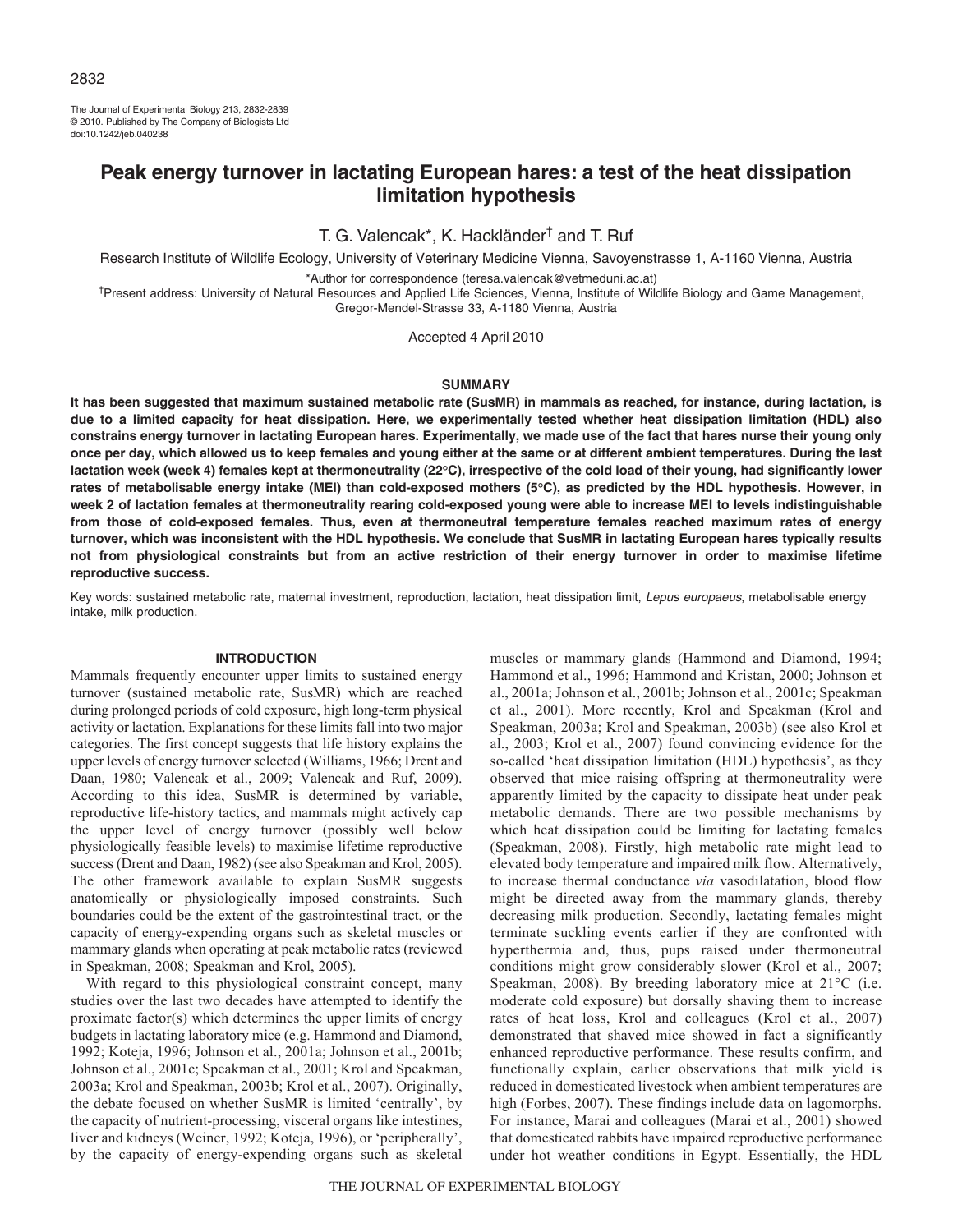hypothesis is a central limitation concept, but it is related to the thermoregulatory capacity of an animal instead of its ability to absorb nutrients (Speakman, 2008).

Most previous studies on SusMR during peak lactation have used small rodents, such as laboratory mice, as animal models. Laboratory mice efficiently raise large litters and give birth to very fast-growing offspring. It is easy to envisage that heat dissipation is a problem for small rodents like mice. Firstly, they have high mass-specific metabolic rates and produce massive amounts of new tissue during pregnancy (relative to their body mass), which requires a proportional increase in metabolism. Secondly, they typically face small body to environmental temperature gradients under which they routinely raise young in laboratory environments. These problems may not be as relevant for other mammals. Here, we tested whether heat dissipation also imposes a limit for a medium-sized mammal, the European hare (*Lepus europaeus*, Pallas).

European hares raise relatively few (litter size 1–5) but highly precocial young which are fully furred at birth with their eyes open and are capable of thermoregulation from their day of birth (Zörner, 1996). Hares lack protective burrows and, in contrast to rodents, nurse their offspring only once a day for a few minutes (Broekhuizen and Maaskamp, 1982). Yet, they start taking up solid food only at the end of the second week of lactation and solely depend on maternal milk early in life (Hackländer et al., 2002a; Valencak et al., 2009). From previous studies we knew that energy intake and milk transfer levels off with increasing litter size, and that most females reach SusMR at a litter size of 3 young during weeks 3–4 of lactation (Hackländer et al., 2002b; Valencak et al., 2009; Valencak and Ruf, 2009). Because of the once per day suckling period it is possible to accurately and directly assess daily milk transfer to the juveniles (by weighing them before and after suckling). In addition, hares allow manipulation of the female's thermoregulatory demands independently from their young. This can be achieved by keeping females and offspring separate for most of the time either at thermoneutrality or in the cold.

We hypothesised that, if heat dissipation was limiting, mothers kept at thermoneutrality should be unable to match any increased demand of cold-exposed pups, while cold-exposed mothers would be able to increase energy intake and milk output. If, alternatively, females exposed to thermoneutral conditions with their juveniles kept in cold conditions increased rates of energy assimilation, we would reject the hypothesis that heat dissipation is limiting for hares. Further, if females were unable to increase energy assimilation when exposed to cold, we would attribute this to a central limitation caused by the animals' maximal capacity to absorb nutrients. Finally, the peripheral limitation hypothesis would be supported if cold-exposed females increased their energy intake rates but at the same time could not provide their young with more milk. In the present study we therefore quantified sustained energy intake (SusEI) and the amount of milk transferred to the pups in lactating hares raising size-manipulated litters of three juveniles each under different temperature conditions: two groups of females were kept either at 5°C or at thermoneutrality (22°C), while juveniles of both groups were cold exposed (5°C). In a third control group, both females and young were maintained at thermoneutrality.

## **MATERIALS AND METHODS Animals and housing**

All experiments described here comply with the current laws in Austria, where the experiments were performed. European hares were born and kept in our outbred breeding colony at the Research Institute of Wildlife Ecology, University of Veterinary Medicine

Vienna, Austria (48°14'N, 16°20'E). Hares were housed individually in cages as outlined elsewhere (Hackländer et al., 2002a; Hackländer et al., 2002b). As in the wild (Broekhuizen and Maaskamp, 1980), females were kept separately from their young except for a short nursing period in the morning (08:00–09:00h). All females and their young were provided with water and food *ad libitum*. Animals were fed standard hare pellets (Raiffeisen, Salzburg, Austria) produced to match the mean chemical composition of stomach contents from free-ranging hares (Brüll, 1976; Onderscheka and Tataruch, 1982). The mean gross energy content of the hare diet over the whole study period was  $16.7\pm0.02 \text{ kJ g}^{-1}$  (dry mass) with  $16.6\pm0.05\%$  protein,  $70.7\pm0.09\%$ fibre and  $3.0\pm0.06\%$  fat.

Data were sampled between 2004 and 2008. All experimental animals were aged between 1 and 5 years and were in good health and condition. Hares were exposed to natural photoperiod in all three experimental groups. Females were paired with males for 2 days three times per year, i.e. in February–March (spring), May–June (summer) and late July–August (autumn) as outlined previously (Valencak et al., 2009). All litters were size manipulated to match a constant litter size of three young to keep energy demands for all females equally high. As outlined before (Valencak et al., 2009) we did not fully cross-foster litters but mostly added one pup from another female which was then left without pups until the next mating. To allow litter size manipulations, all matings took place synchronously. Litter sizes were manipulated immediately after birth of the young (within 26h). All females readily accepted and nursed additional young and thus had similar energy demands throughout the entire lactation period.

Females and their offspring were assigned to three experimental groups. Group WW consisted of females and their offspring continuously kept at 22±2°C over the study period. This temperature range matches well the thermoneutral zone of European hares (18–25°C) (Hackländer et al., 2002a; Valencak and Ruf, 2009). All animals (mothers and offspring) assigned to group CC were transferred to a climate chamber on the day after parturition and were maintained there at 5±2°C throughout lactation until weaning. In the third experimental group, WC, mothers were kept at room temperature whereas juveniles were maintained at 5±2°C in the climate chamber except for the short daily nursing period during which young were transferred to their mother's cage. In all groups, juveniles of one litter were kept together in one cage.

## **Measurement of energy intake and milk output**

Body mass of all animals was determined weekly to the nearest 1g (Sartorius, Göttingen, Germany). Food intake was determined during bi-weekly feeding trials (over 3 and 4day intervals) by weighing offered and uneaten food of all females. Food items spilled from the racks were dried in a drying oven (Heraeus, Hanau, Germany), weighed and subtracted from food consumption. To minimise effects of changes in humidity on food mass, food pellets were stored next to the cages prior to their usage.

Total faeces produced by the females were also collected biweekly over 3 and 4day intervals, dried at 60°C in a drying oven (Heraeus) for 48h and then weighed to the nearest 0.1g (Ohaus, Giessen, Germany). Gross energy content of faeces was determined by near-infrared spectroscopy (NIRS) as outlined in detail previously (Valencak et al., 2009). The following parameters were determined: dry matter, protein, fat, ash, acid detergent fibre (ADF) and lignin. For calibration of the NIRS analysis, 80 samples were chemically analysed using standardised methods for crude protein, crude fat, crude ash and dry matter (Nehring, 1960). ADF and lignin were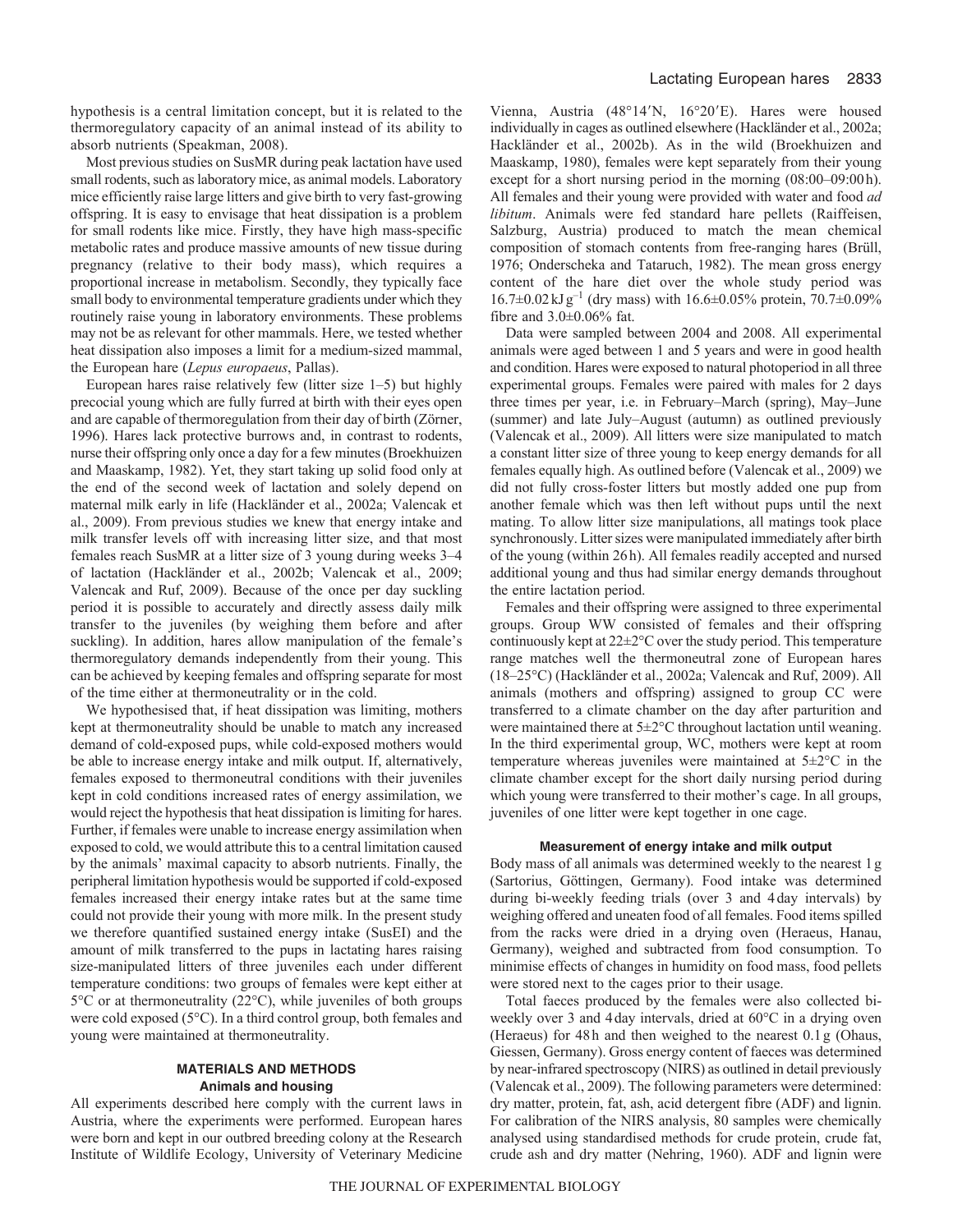determined by van Soest detergent analyses (Otzelberger, 1983). The NIR calibration results were evaluated by cross-validation. Coefficients of determination for fat, protein, ash, lignin and dry matter were 0.93, 0.93, 0.83, 0.87, 0.87 and 0.96, respectively.

Milk intake of young was measured daily by weighing the juveniles before and after the 1 h suckling period to the nearest 1 g (Sartorius). Milk output (MO) of mothers ( $\text{g day}^{-1}$ ) is given as the sum of milk intake from all 3 juveniles per kg body mass of mothers. Initial trials showed that mass loss during the nursing period due to faecal and urinary losses in juveniles was negligible ( $\leq$ 2 g per juvenile) compared with milk intake ( $\sim$ 60 g) (T.G.V., unpublished data). Therefore, faecal and urinary losses during these periods were not determined. During suckling, juveniles had no access to other food sources. Otherwise, all juveniles had *ad libitum* access to high-fat pellets, the composition of which is given previously (Valencak et al., 2009). Food intake of each litter was determined at weekly intervals, using the same methods as for adult females.

The energy content of solid food and faeces was calculated using values given elsewhere (Livesey, 1984; Livesey and Marinos, 1988). Thus, the gross energy content of protein, fat and fibre/nitrogen-free extract was  $23.3 \text{ kJ g}^{-1}$ ,  $39.6 \text{ kJ g}^{-1}$  and  $17.5 \text{ kJ g}^{-1}$ , respectively. Gross energy intake (GEI) was computed from the amount of food consumed per day multiplied by its energy content. Metabolisable energy intake (MEI) was calculated by (i) correcting GEI for urinary energy losses due to nitrogen excretion by using a metabolisable protein energy content of  $19.3 \text{ kJ g}^{-1}$  (Livesey, 1984) and (ii) computing the difference between this corrected, utilisable GEI and the energy content of the daily amount of faeces excreted. Assimilation efficiency (AE) was computed as MEI as a percentage of GEI. To allow comparison with published data from other species, multiples of mass-specific resting metabolic rate (RMR) were computed by dividing both mass-specific GEI and mass-specific MEI by  $172.3 \text{ kJ kg}^{-1}$  day<sup>-1</sup>, the RMR of non-reproducing hares at thermoneutrality (20 $^{\circ}$ C) measured for  $\geq$ 4h with open-flow respirometry (Hackländer et al., 2002a).

As obtaining milk samples requires anaesthetising females, which may affect lactational performance, we did not milk hares in this study. Thus, milk energy output (MEO) was only estimated by multiplying milk intake of young  $(g \, day^{-1})$  by an average milk energy content of  $12.62 \text{ kJ g}^{-1}$  during mid-lactation as obtained previously. Details on the determination of milk energy content are given elsewhere (Valencak et al., 2009; Valencak and Ruf, 2009).

#### **Statistical analyses**

Data analysis was restricted to a total of 23 mothers and their 29 litters ( $N=12$ , 8 and 9 for the groups WW, CC and WC, respectively) which weaned three young after 4 weeks (28days) of lactation. The mean age of females in these groups was 2.23±0.17, 2.10±0.12 and 2.77±0.49 years in groups WW, CC and WC, respectively. Since energy assimilation tended to decrease with age (see Results), age (in years) was included in all statistical tests to adjust for slight differences in the age composition of groups. All statistical analyses were computed in R version 2.9.0 (R Development Core Team, 2008). MEI, AE and milk transfer in females, as well as growth of young (mass from birth to weaning) and solid food intake of litters were analysed with a repeated measures design, as data from within and partly between separate lactation periods were sampled from the same animals. Therefore, we fitted linear mixed effect models with separate intercepts for each female included as the random factor, using function lme from the R package nlme (http://cran.rproject.org/web/packages).

Fixed effects in full multiple regression models were always treatment (WW, CC, WC), time interval (bi-weekly intervals 1–8), body mass and female age (1–3 years). As most variables changed in a non-linear manner over the lactation period (e.g. Fig.1), lactation interval was treated as a factor, rather than a continuous variable. Since season is known to affect lactation energetics in hares, with higher levels of food intake and MEI in autumn compared with those in spring and summer (Valencak et al., 2009), we initially included season as an additional fixed factor in all models. However, our current data set contained only two lactation periods from autumn, and thus season had no detectable effect on MEI (*P*>0.38) and was removed from final models. In repeated measurement models testing for differences in juvenile growth, we used 'litter ID' as the random factor. Solid food intake of juveniles (determined for entire litters only) was compared between treatment groups using simple linear (lm) models, using the sum of food consumed over all 4 lactation weeks.

ANOVAs were computed using marginal (Type III) sums of squares. Residuals from all models were normally distributed and showed no evidence for heterogeneity of variances. To test for specific differences between treatments, we used Tukey-type *post hoc* comparisons (R-package multcomp) (Hothorn et al., 2008). These comparisons are based on *z* and *t* statistics for lme and lm models, respectively, which are given in the text.

Body mass slightly differed between experimental groups (3.578±0.054, 3.438±0.034, 3.763±0.051kg, for groups WW, CC and WC, respectively). In the text and the figures, we give massspecific data. However, in all statistical analyses possible effects of body mass differences were eliminated by entering body mass as a fixed covariate. All data are presented as means  $\pm$  s.e.m.

# **RESULTS**

# **Energy intake in experimental groups**

MEI increased with body mass  $(F_{1,184}=10.74; P=0.0013)$  but slightly decreased with increasing age of the mothers (by  $43.3 \text{ kJ kg}^{-1}$  day<sup>-1</sup> per year;  $F_{1,184}$ =4.5;  $P=0.036$ ). Mean MEI and its time course over lactation significantly differed between the three experimental groups WW, CC and WC (experimental group:  $F_{2,184}$ =19.3; *P*<0.0001; interval: *F*<sub>7,184</sub>=24,17; *P*<0.0001; Table 1, Fig. 1). Specifically, mean MEI was about 20% higher in both the WC and the CC groups than in the WW group (*z*5.35; *P*<0.0001 *post hoc*; Fig.2, Table1). Mean MEI was similar in the WC and CC groups (*z*–0.01; *P*>0.05 *post hoc* comparison).

Among females in groups WW and CC, peak rates of MEI were observed during week 4 of lactation (intervals 7 and 8) but during week 2 (intervals 3 and 4) in group WC (Fig.1, Table1). Thus, at the onset of lactation (intervals 1–3), MEI was significantly higher in the WC group than in the two other groups  $(z=2.96; P=0.009;$ Table1). After week 2, MEI decreased in group WC, with the difference from week 2 becoming significant in week  $4$  ( $z=-2.583$ ;  $P=0.048$ ).

Therefore, statistical differences between groups depended on the time period considered. Only in the last week (week 4) of lactation was MEI significantly higher in group CC than in both of the other groups (*z*≥2.58; *P*≤0.026). Comparing the data for the second half of lactation (weeks 3–4) we found that MEI was statistically different only between groups CC and WW  $(z=2.50; P=0.033)$ , but was indistinguishable between groups CC and WC  $(z=1.905; P=0.137)$ as well as between groups WW and WC  $(z=0.435; P=0.901)$ . The same was true for the comparison of lactation during weeks 2–4.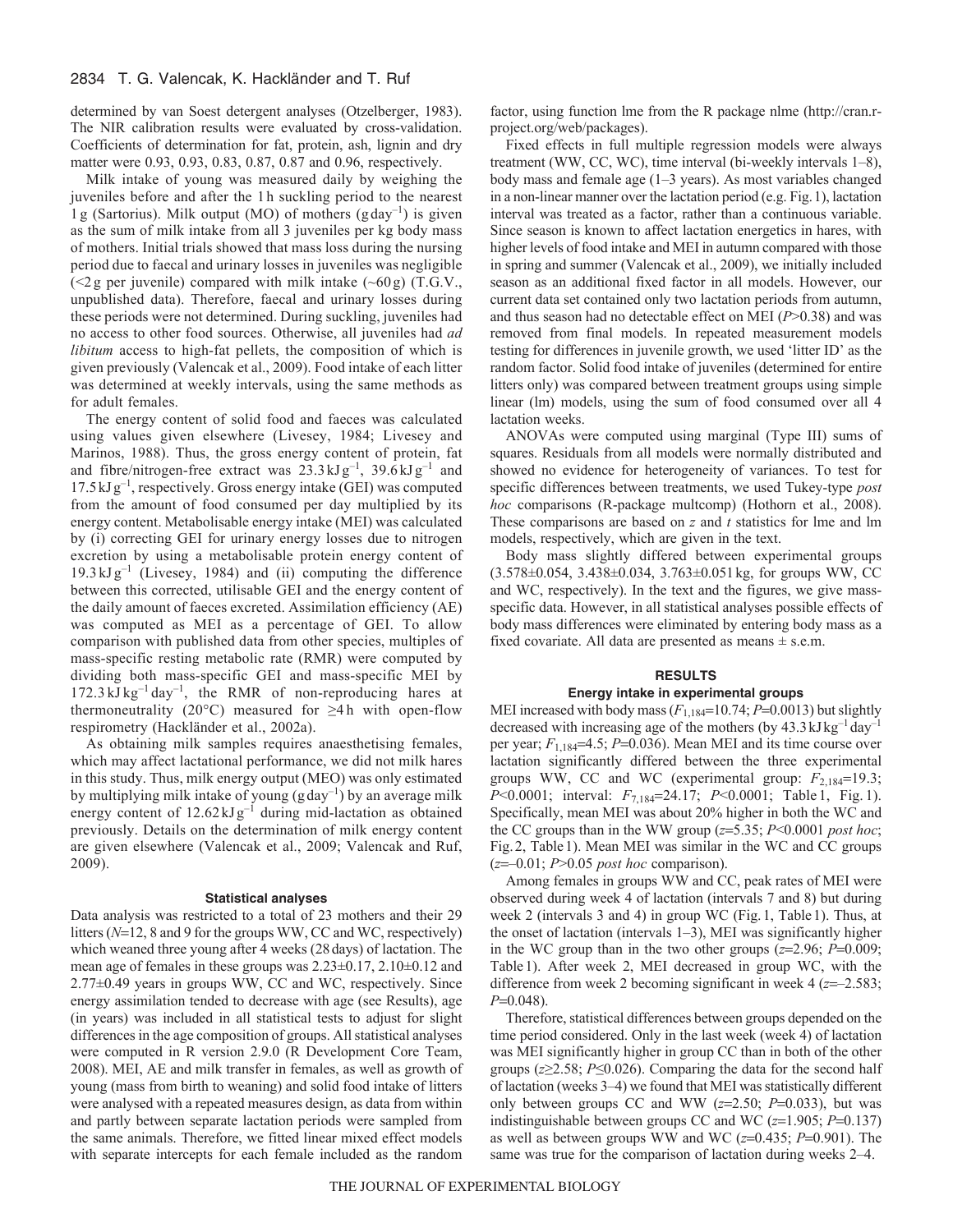

Fig. 1. Metabolisable energy intake (MEI) of all three experimental groups in the course of lactation. Means  $\pm$  s.e.m. from a total of 29 lactation periods in 23 females. Lactation intervals on the x-axis represent three and four day intervals (due to the bi-weekly measurement of MEI).

Importantly, the maximum rate of MEI (reached in weeks 4, 4 and 2 in groups WW, CC and WC, respectively) differed between the experimental groups (ANOVA:  $F_{2,34}$ =10.3; *P*=0.0003; Fig.2, Table1). Peak MEI in groups CC and WC was significantly higher than that in WW ( $z \ge 3.69$ ,  $P \le 0.0001$ ) but did not differ between CC and WC (*z*=-0.576, *P*=0.833).

Similar to MEI, GEI was affected by body mass  $(F_{1,185}=16.49;$ *P*=0.0001) and slightly decreased with age  $(F_{1,185} = 4.4; P = 0.037)$ . GEI increased in the course of lactation  $(F_{1,185} = 42.07; P \le 0.0001)$  in all three groups, but mean GEI differed between groups WW, CC and WC  $(F_{2.185} = 17.65; P \le 0.0001;$  Table 1) with higher intake rates found in groups CC and WC than in group WW (*z*≥4.73, *P*<0.0001).

Higher rates of MEI in groups CC and WC were caused not only by increased rates of energy intake (GEI) but also by increased energy AE (Table1). Mean AE differed between experimental groups  $(F_{2,186}=6.7; P=0.0012)$  and was highest in group WC (Table1). For this variable, only the difference between groups WC and WW was statistically significant  $(z=3.81, P<0.001)$ . AE was unaffected by body mass and age and remained constant over the entire lactation period ( $F_{7,186}$ =0.7; *P*=0.7).



Fig. 2. Mean and peak MEI in the experimental groups. Different lowercase letters indicate significant differences between groups. Data presented in the figure represent mean (±s.e.m.) values from 12, 8, 9 females from the WW, CC and WC group, respectively.

In all experimental groups body mass slightly increased over the lactation period, on average by 4.2% ( $F_{7,186}$ =5.6872, *P*<0.0001).

### **Milk output**

Daily MO differed significantly between experimental groups  $(F_{2,185}=20.74; P<0.0001; Fig.3)$ . MO was higher in both group WC and group CC compared with group WW (*z*≥5.54; *P*<0.0001) but was indistinguishable between groups WC and CC ( $z=1.18$ ;  $P=0.46$ ; Fig.3B). As expected, MO was strongly affected by lactation interval ( $F_{7,185}=34.25$ ;  $P<0.0001$ ; Fig. 3A) and also by body mass  $(F_{1,185}=9.03; P=0.003)$ . Also, MO slightly decreased with the female's age ( $F_{1,185}$ =8.01; *P*=0.005).

Interestingly, at the onset of lactation (intervals 1–3, Fig.3A) MO in females of the WC group was significantly higher than that in both group WW ( $z=4.49$ ,  $P<0.001$ ) and group CC ( $z=2.47$ ;  $P=0.036$ ).

#### **Juvenile growth and solid food intake**

Mean solid food intake of young differed between groups  $(F_{1,27}=11.5; P=0.002; Fig. 4)$ . Food intake in group CC was somewhat higher than that in group WW  $(t=2.48; P=0.050)$ , and in

Table 1. Energy intake of lactating hares in the three experimental groups

|                                                                                     | <b>WW</b>        | CС                | WC.                |
|-------------------------------------------------------------------------------------|------------------|-------------------|--------------------|
| $GEI$ (kJ kg <sup>-1</sup> day <sup>-1</sup> )                                      | 1325.5±42.03     | 1680.03±54.01     | $1572.9 + 37.07$   |
| MEI (kJ kg <sup>-1</sup> day <sup>-1</sup> ) over intervals $1-3$ (lactation onset) | 568.09+42.44     | 863.353±60.37     | $987.55 \pm 41.13$ |
| Mean MEI (kJ kg <sup>-1</sup> day <sup>-1</sup> )                                   | 827.96±34.12     | 1067.32±37.96     | $1048.2 + 26.6$    |
| Peak MEI (kJ kg $^{-1}$ day $^{-1}$ )                                               | 1018.13±62.9     | $1250.1 \pm 50.8$ | $1165.9 \pm 34.3$  |
| AE (%)                                                                              | $61.34 \pm 1.2$  | $63.14 \pm 0.8$   | $67.13 \pm 1.08$   |
| Mean MEO (kJ kg $^{-1}$ day $^{-1}$ )                                               | $261.5 \pm 12.6$ | $317.3 \pm 19.6$  | $359.6 \pm 14.1$   |
|                                                                                     |                  |                   |                    |

Data are means  $\pm$  s.e.m. for  $N=12$ , 8 and 9 litters from groups WW, CC and WC, respectively.

WW, females and juveniles maintained at room temperature (22±2°C).

CC, females and juveniles exposed to 5±2°C during lactation.

WC, females maintained at room temperature ( $22\pm2^{\circ}$ C) while juveniles maintained at  $5\pm2^{\circ}$ C.

GEI, gross energy intake.

MEI, metabolisable energy intake.

AE, assimilation efficiency.

MEO, milk energy output.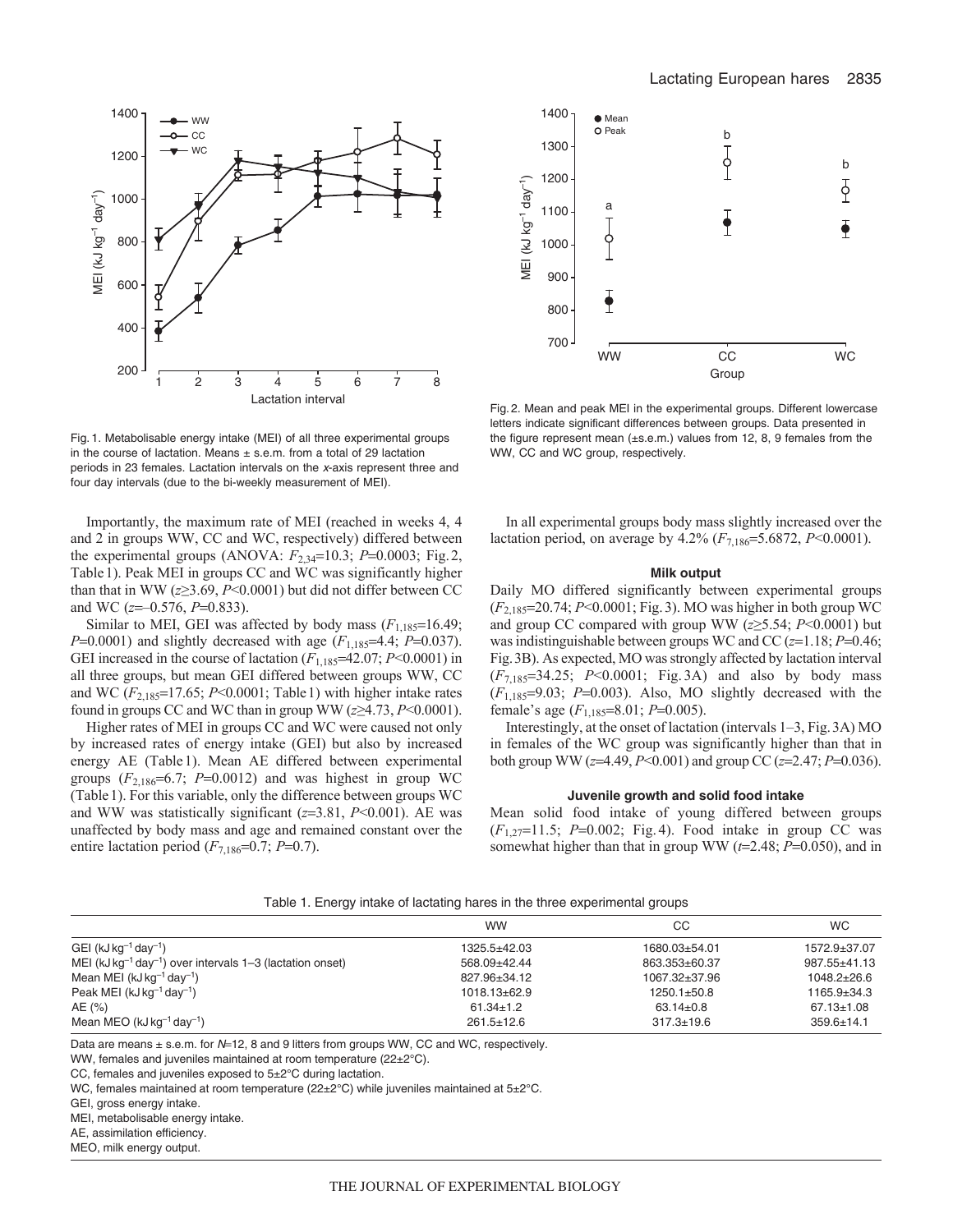



Fig. 3. Quantitative milk output (MO) in the course of lactation (A) and mean milk output of all three experimental groups (B). Different lowercase letters indicate significant differences between groups. Data presented in the figure represent mean (±s.e.m.) values from 12, 8, 9 females from the WW, CC and WC group, respectively.

group WC it was significantly higher than that in group WW  $(t=3.09)$ ; *P*=0.012). Mean birth mass of young was 124.3±3.4g (*N*=36), 112±4.4g (*N*24) and 127.6±3.2g (*N*27) for groups WW, CC and WC, respectively. Weaning mass was 657.6±23.7, 643±30.4 and 768.4±31.5g for groups WW, CC and WC, respectively. The differences in birth mass were statistically significant  $(F_{2,66}=5.33;$  $P=0.007$ ) while differences in weaning mass were not ( $F_{2,66}=2.32$ ;  $P=0.106$ ). The mass gain between birth and weaning amounted to 533.3, 546.4 and 640.8g for groups WW, CC and WC, respectively, but these were not significantly different from each other  $(F_{2,66}=1.99)$ ; *P*=0.14). Thus, cold exposure did not affect juvenile growth under our experimental conditions of *ad libitum* food availability.

# **DISCUSSION Energy turnover in females** Does heat dissipation set the limit?

Our study shows that exposure of lactating hares to temperature conditions of 5°C led to a massive increase in GEI, MEI and milk transfer to young (Figs2 and 3). If we had restricted our measurements to the last (4th) week of lactation only, they would seem to support the HDL hypothesis. At that time, MEI in the two groups of warm-exposed females (WW and WC) was indistinguishable and significantly lower than that in cold-exposed females. This outcome would have been predicted by the HDL



Fig. 4. Solid food intake of litters (3 young) in the course of lactation. Means  $\pm$  s.e.m. from 29 litters.

hypothesis, indicating that females of group WC were unable to increase their MEI further because of the associated heat generation. However, females of group WC, despite being kept at thermoneutrality, were in fact able to reach higher rates of MEI, although earlier than expected, with a peak occurring in week 2 of lactation. The fact that this maximum rate of MEI was statistically indistinguishable from that in CC females (but significantly higher than that in group WW) demonstrates that rates of heat dissipation apparently did not set the limit. This conclusion also holds if lactation weeks 2–4 (or only weeks 3–4) are considered, during which MEI in group WC was intermediate, but not significantly lower than that in group CC. However, since MEI in group WC was also not statistically distinguishable from that in group WW, pooled data from this second half of lactation (weeks 3–4) are inconclusive. Still, the absolute maxima of MEI reached in each group suggest that, as long as increased MEI indicates increased heat production, females in group WC were apparently physiologically capable of dissipating as much heat as cold-exposed (CC) females (Fig.1). Thus, while heat load seems to be a crucial factor determining lactational performance in laboratory MF1 mice (Krol and Speakman, 2003a; Krol and Speakman, 2003b; Krol et al., 2003; Speakman and Krol, 2005; Krol et al., 2007), rats (Croskerry et al., 1978) and hamsters (Scribner and Wynne-Edwards, 1994), and also in livestock animals (Forbes, 2007), we have to conclude that this physiological constraint was not decisive for European hares in our study.

The early peak of MEI in group WC was probably caused by the unnatural experimental conditions of keeping females and young at different ambient temperatures. It seems that WC females initially responded to the high energy demands of their coldexposed young by rapidly increasing MEI and milk transfer (Figs1 and 3). We know that hares, like other mammals, respond to raised energy requirements, e.g. during lactation, by increasing the size and capacity of the gastrointestinal tract (T.G.V., unpublished data) (Hammond and Diamond, 1994). Arguably, WC females with low own costs for thermoregulation could allocate more energy to elevate digestive capacity than CC females, which is supported by the observation that they had significantly increased rates of AE (Table 1). This explains why WC females reached maximum energy turnover when milk transfer was not yet at its maximum. The heat limitation hypothesis states that the limits to SusEI are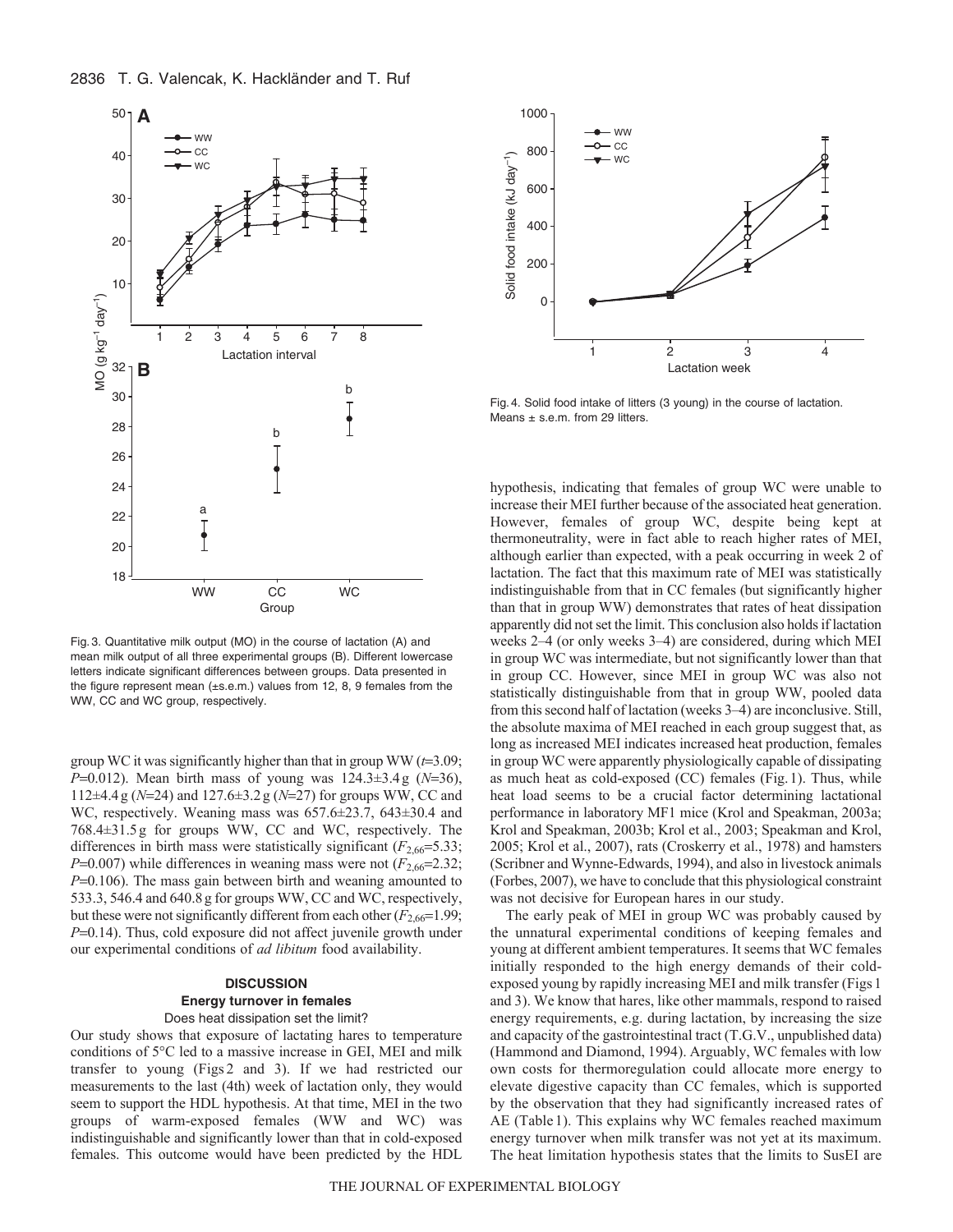imposed by the capacity of the animal to dissipate body heat generated as a by-product of processing food and producing milk (Krol et al., 2007). Our experimental conditions apparently created a situation where the early peak SusEI in WC females was caused to a relatively large degree by an up-regulated function of alimentary organs and the processing of food, whilst they reached maximum milk production only in week 4 of lactation. We see, however, no reason to assume that MEI allocated to milk synthesis should generate more heat than energy used for nutrient digestion and assimilation, maintenance or tissue growth. Thus, as long as peak MEI in all groups was associated with approximately the same amount of heat production, these results clearly challenge the hypothesis that heat dissipation plays a limiting role in this species, irrespective of the temporal patterns of MEI.

This last statement includes a caveat to this conclusion, however. It rests on the assumption that peak MEI in all experimental groups directly reflected heat production. This is strictly true only in the absence of energy retention, i.e. deposition of fat or glycogen stores. Theoretically, the earlier peak of MEI in females in group WC could have been associated with deposition of energy stores and, hence, lower heat production. There are, however, several lines of evidence which render this scenario very unlikely. Firstly, using a fatty acid marker, we have previously shown that hares slightly increase milk fat content by depleting body fat stores during lactation (without notable effects on body mass) (Valencak et al., 2009). Thus, lactating hares typically release stored body energy rather than retain it. Secondly, at peak MEI in week 2 of lactation, females in group WC had already reached 85% of their final MO in weeks 3–4, indicating a very high energetic burden. Thirdly, and most importantly, the elevation of MEI in group WC females above that of group WW during the first 2 weeks of lactation (+60%) was paralleled by a similar increase of MO (+51%, Figs 1 and 3), indicating that energy from food was indeed largely transferred to milk. Together, this evidence argues against significant energy retention and suggests that MEI reflected heat production at all times. This leaves the rejection of a limiting role of heat dissipation in European hares the most parsimonious interpretation of our results.

#### Is energy turnover determined by pup demand?

Pup demand, i.e. differences in suckling frequency and/or duration, should be a powerful mechanism by which females sense the energy requirement conditions, and the demand of young may well explain several of the differences in the time course of MEI between our experimental groups, especially during early lactation (Fig.1). Arguably, however, later in lactation, particularly around peak lactation, the system is no longer driven by pup demand alone. As demonstrated by Hackländer and colleagues (Hackländer et al, 2002a), neither MEI nor MO rise further but level off as litter size exceeds 2 juveniles. Thus, SusMR and MO are capped despite increasing pup demand.

In our current experiment, juveniles in group WC grew at a faster rate and had significantly higher rates of solid food intake. This higher proportion of juvenile energy intake gained from solid food may explain why females in group WC were able to significantly reduce MEI in the second half of lactation (Fig.1). This reduction of MEI underlines the finding that peak energy turnover was apparently not simply governed by pup demand. This finding probably represents another case of active limitation of energy turnover by females, at a time when juveniles have grown out of the most critical, thermoregulatory demanding early period (Hackländer et al., 2002a). In this context, it is interesting that despite

the decline of MEI in WC females, their MO further increased up to week 4 of lactation. This suggests that females may down-regulate energy transfer to their young by decreasing milk energy content, rather than its volume. Note that, generally, MEI and MO in our experiment showed only a moderate correlation  $(R=0.61)$ , which is suggestive of changes in milk quality. We have previously shown that this type of down-regulation of milk energy content occurs on a seasonal basis in European hares (Valencak et al., 2009). This mechanism may be particularly effective in species, such as hares, that nurse their young only once a day. However, it is clear that measurements of milk quality over the lactation period would be required to confirm this method of limiting reproductive investment.

Is energy turnover constrained by physiological limits at all? If neither heat dissipation nor pup demand explains maximum rates of energy expenditure in European hares, further, possibly limiting factors should be considered. Our results do not, however, support the central limitation hypothesis, because females of both group WC and group CC were capable of assimilating substantially more energy when energetically challenged. Cold-exposed females in this study reached MEIs corresponding to 7.3 times RMR at peak lactation whereas in females at room temperature only rates of 6 times RMR were observed. Thus, at least for females and young living under thermoneutral conditions, gut capacity did not set the limit. Equally, we did not find any evidence that hares might have been peripherally limited. Mothers of cold-exposed young provided their offspring with more milk throughout lactation, indicating that females of the control group (WW) were not limited by the capacity of their mammary glands. Thus, although females in our study reached peak energy expenditure, relative to their RMR, that was very similar to the levels of SusMR in other mammals (e.g. Hammond and Diamond, 1997), our results give no evidence that lactating females of any experimental group ever encountered an actual physiological limitation.

## **Responses of juveniles**

Surprisingly, the large thermoregulatory burden to cold-exposed juveniles did not affect growth of young (see also Valencak et al., 2009). We attribute this observation to compensatory solid food intake by cold-exposed juveniles from their second week of life onwards (Fig. 4). In free-living juveniles, however, such compensation could not be achieved without consequences. High energy demands early in life would probably cause increased predation risk because of increased rates of foraging and hence conspicuousness of juveniles. In addition, young would have to find solid food of the nutritional quality of milk. Also, differences in milk intake may well affect qualities of the offspring, e.g. immune function, that do not translate into differences in growth rate.

Recently, Zhao and Cao (Zhao and Cao, 2009) reported the lack of differences in MEI translating into growth of young, similar to our results. Their study repeated an experiment by Krol and colleagues (Krol et al., 2007) testing the effects of shaving mothers at the onset of lactation, but in Swiss instead of MF1 mice. Zhao and Cao (Zhao and Cao, 2009) found that shaving led to a significantly increased MEI of mothers but, unexpectedly, it did not affect the growth of pups. These results differ from those of Krol and colleagues (Krol et al., 2007) and also from observations in livestock, for which high ambient temperatures are known to impair growth rates of e.g. piglets and calves (Forbes, 2007). Clearly these differences demand further experiments on different species and strains to find out more about the consequences of differences in energy intake of mothers on their offspring.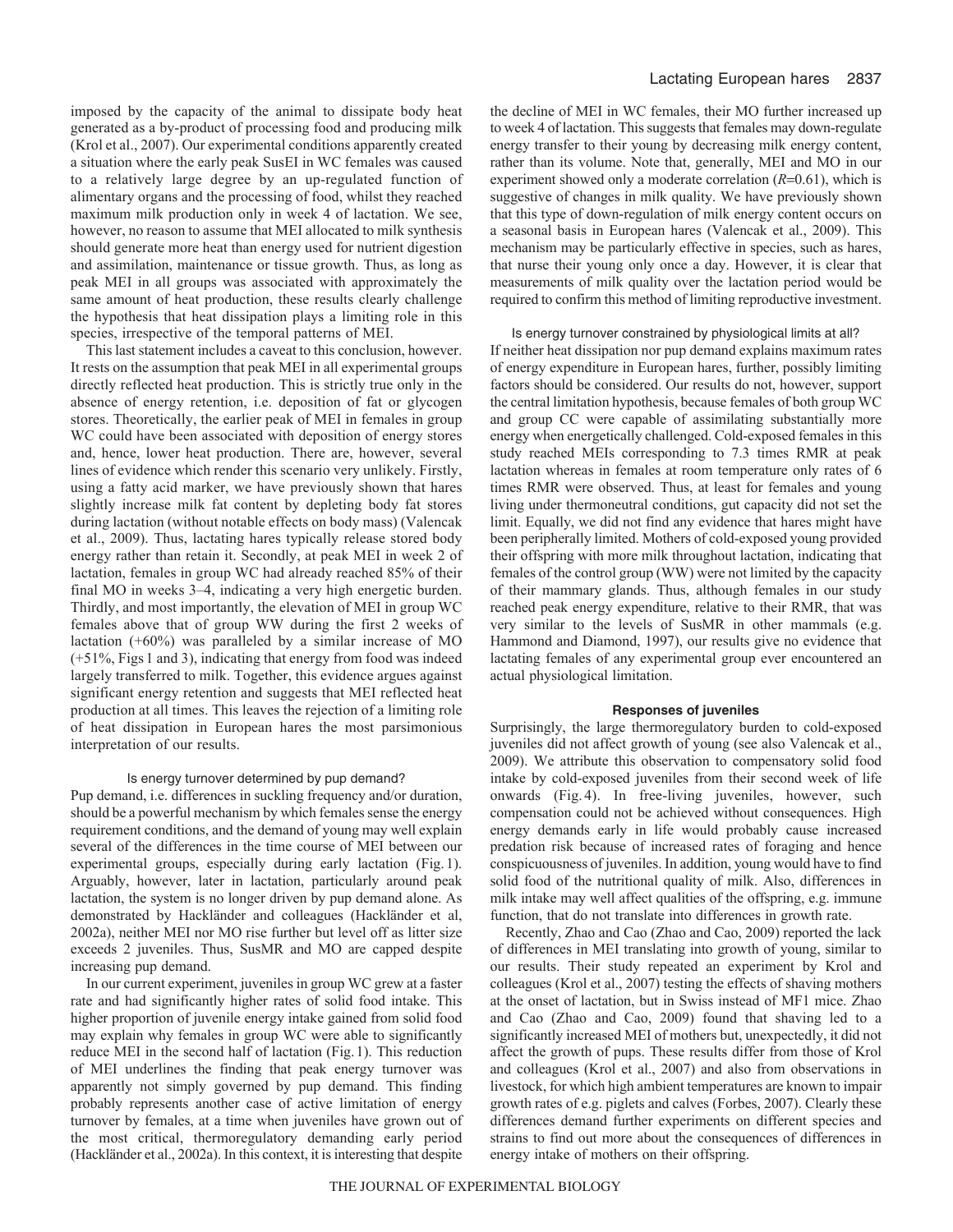## **Synopsis – the role of life histories**

Our results indicate that the capacity for heat dissipation was not limiting for European hares during lactation. Thus, rates of heat dissipation may clearly be limiting for certain species and environments, but not for mammals in general. Also, the present and previous experiments on European hares gave no evidence for central or peripheral limitation of SusMR during peak lactation (Valencak et al., 2009; Valencak and Ruf, 2009). These observations reinforce our view (Valencak et al., 2009) that female hares may routinely restrict their energy turnover and investment to their current offspring in order to maximise lifetime reproductive success (e.g. Williams, 1966; Drent and Daan, 1980). Thus, they may approach peak energy turnover only if the reproductive value of the offspring is particularly high (Stearns, 1989) and seek to avoid reaching SusMR as this might invoke both direct and indirect costs (reviewed in Speakman, 2008).

This still leaves the question of why European hares apparently actively avoid reaching maximal rates of energy turnover, while a purely physiological limitation, namely by maximum heat dissipation, can clearly be found in some other mammals. We suggest that key factors for understanding these apparently conflicting results are differences in the (either natural or artificial) selection for maximum reproductive effort between species. Small mammals, such as mice, are typically selected for early onset of reproduction, large litter size and high effort during each reproductive event. This is primarily a consequence of high predation risk and low survival rates because of their small size, which drives them to the 'fast' end of the 'fast–slow' continuum of life histories (Gaillard et al., 1989; Promislow and Harvey, 1990; Oli, 2004). Consequently, mammals such as mice and voles can be expected to routinely approach the physiologically possible limit of energy turnover, which indeed seems to be set by heat dissipation (Krol and Speakman, 2003a; Krol and Speakman, 2003b; Krol et al., 2007; Wu et al., 2009). Medium-sized mammals such as hares (or larger wild animals) have a much higher life expectancy, and will be selected for a 'prudent parent' strategy (Drent and Daan, 1980) which limits investment in the current litter in favour of future reproduction. In line with this, European hares restrict investment in litters born late in the season, which have lower reproductive value, as discussed previously (Valencak et al., 2009). Therefore, in outbred strains of these species, such as our colony of European hares, it may well be impossible to create environmental conditions in which lactating females actually approach physiologically possible rates of SusMR. Arguably, the only way to overcome genetically determined mechanisms that limit energy allocation during reproduction, specifically maximum energy allocation to the current litter, is artificial selection. One product of artificial selection for high reproductive performance is laboratory mice, which have more than twice the average litter size of wild-type house mice, even at higher birth mass (e.g. Meikle and Drickamer, 1986). This may also explain why effects of heat dissipation limits are more pronounced in laboratory mice (Krol and Speakman, 2003a; Krol and Speakman, 2003b; Krol et al., 2007) than in similar-sized but outbred Brandt's voles where differences in MEI were smaller and occurred only at large litter sizes (Wu et al., 2009). Further, there is little doubt that selection for high reproductive output was one of the aims and consequences of domestication of livestock animals. In dairy cows, for instance, selection for maximum milk output has created strains that invest substantial amounts of body energy reserves in the current calf, leading to delayed subsequent pregnancy (Forbes, 2007; Rauw, 2009). Not surprisingly then, heat dissipation limits are also detectable in domesticated livestock animals, despite their large size

(Forbes, 2007). As yet there is no evidence, however, that SusMR is also limited by heat dissipation, or any other physiological constraint, in wild, free-living ancestral species of these livestock animals.

Thus, it seems that differences in either natural or artificial selection for or against high investment in reproduction per unit time explain much of the observed variation between species concerning their susceptibility to encountering physiological limits. However, our current knowledge on these differences is restricted to experimental evidence from very few mammals. Clearly, more studies on other species, with a focus on outbred populations, or ideally on free-living animals without food supply constraints, are needed to clarify the role of physiological limits for reproductive success of animals.

## **LIST OF ABBREVIATIONS**

| <b>ADF</b>     | acid detergent fibre                                             |
|----------------|------------------------------------------------------------------|
| AE.            | assimilation efficiency                                          |
| <b>ANOVA</b>   | analysis of variance                                             |
| CC group       | females and juveniles exposed to $5\pm2$ °C during lactation     |
| <b>GEI</b>     | gross energy intake                                              |
| HDL            | heat dissipation limitation                                      |
| <b>MEI</b>     | metabolisable energy intake                                      |
| <b>MEO</b>     | milk energy output                                               |
| M <sub>O</sub> | milk output                                                      |
| <b>NIRS</b>    | near-infrared spectroscopy                                       |
| <b>RMR</b>     | resting metabolic rate                                           |
| <b>SusEI</b>   | sustained energy intake                                          |
| <b>SusMR</b>   | sustained metabolic rate                                         |
| WC group       | females maintained at room temperature $(22 \pm 2^{\circ}C)$ and |
|                | iuveniles maintained at $5\pm2\degree C$                         |
| WW group       | females and juveniles maintained at room temperature             |
|                | $(22 \pm 2$ °C)                                                  |

#### **ACKNOWLEDGEMENTS**

This work was funded by grant P17794-B06 from the Austrian Science Fund (FWF) to T.R. and a habilitation grant from the Deutsche Wildtierstiftung to K.H., by the Austrian Federal Ministry of Education, Science and Culture, the Austrian hunting associations, the City of Vienna, and the Department of Science and Culture of the Government of Lower Austria. We are grateful to the animal house facility staff (Michaela Salaba, Peter Steiger) and to numerous students who greatly helped with hare welfare and data sampling. We would like to thank Eva Steiger who performed the chemical analyses under the direction of Frieda Tataruch. We would also like to thank Christopher Turbill for extensive discussions on the topic and previous versions of the manuscript.

#### **REFERENCES**

- **Broekhuizen, S. and Maaskamp, F.** (1980). Behaviour of does and leverets of the European hare (Lepus europaeus) whilst nursing. J. Zool. Lond. **191**, 487-501.
- **Brüll, U.** (1976). Nahrungsbiologische Studien am Feldhasen in Schleswig Holstein: ein Beitrag zur Äsungsverbesserung. In Ecology and Management of the European Hare Populations (ed. Z. Pielowski and Z. Pucek), pp. 93-99. Warszawa: Polish Hunting Association.
- **Croskerry, P. G., Smith, G. K. and Leon, M.** (1978). Thermoregulation and the maternal behavior of the rat. Nature **273**, 299-300.
- **Drent, R. H. and Daan, S.** (1980). The prudent parent: energetic adjustments in avian breeding. Ardea **68**, 225-252.
- **Forbes, J. M.** (2007). Reproduction and lactation. In Voluntary Food Intake and Diet Selection in Farm Animals, 2nd edn (ed. J. M. Forbes), pp. 341-364. London: Cab International.
- **Gaillard, J. M., Pontier, D., Allaine, D., Lebreton, J. D., Trouvilliez, J. and Clobert, J.** (1989). An analysis of demographic tactics in mammals and birds. Oikos **56**, 59- 76.
- **Hackländer, K., Arnold, W. and Ruf, T.** (2002a). Postnatal development and thermoregulation in the precocial european hare (Lepus europaeus). J. Comp. Physiol. B Biochem. Syst. Environ. Physiol. **172**, 183-190.
- **Hackländer, K., Tataruch, F. and Ruf, T.** (2002b). The effect of dietary fat content on lactation energetics in the European hare (Lepus europaeus). Physiol. Biochem. Zool. **75**, 19-28.
- **Hammond, K. A. and Diamond, J.** (1992). An experimental test for a ceiling on sustained metabolic rate in lactating mice. Physiol. Zool. **65**, 952-977. **Hammond, K. A. and Diamond, J.** (1994). Limits to dietary nutrient intakes and
- intestinal nutrient uptakes in lactating mice. Physiol. Zool. **67**, 282-303.
- Hammond, K. A. and Diamond, J. (1997). Maximal sustained energy budgets in humans and animals. Nature **386**, 457-462.